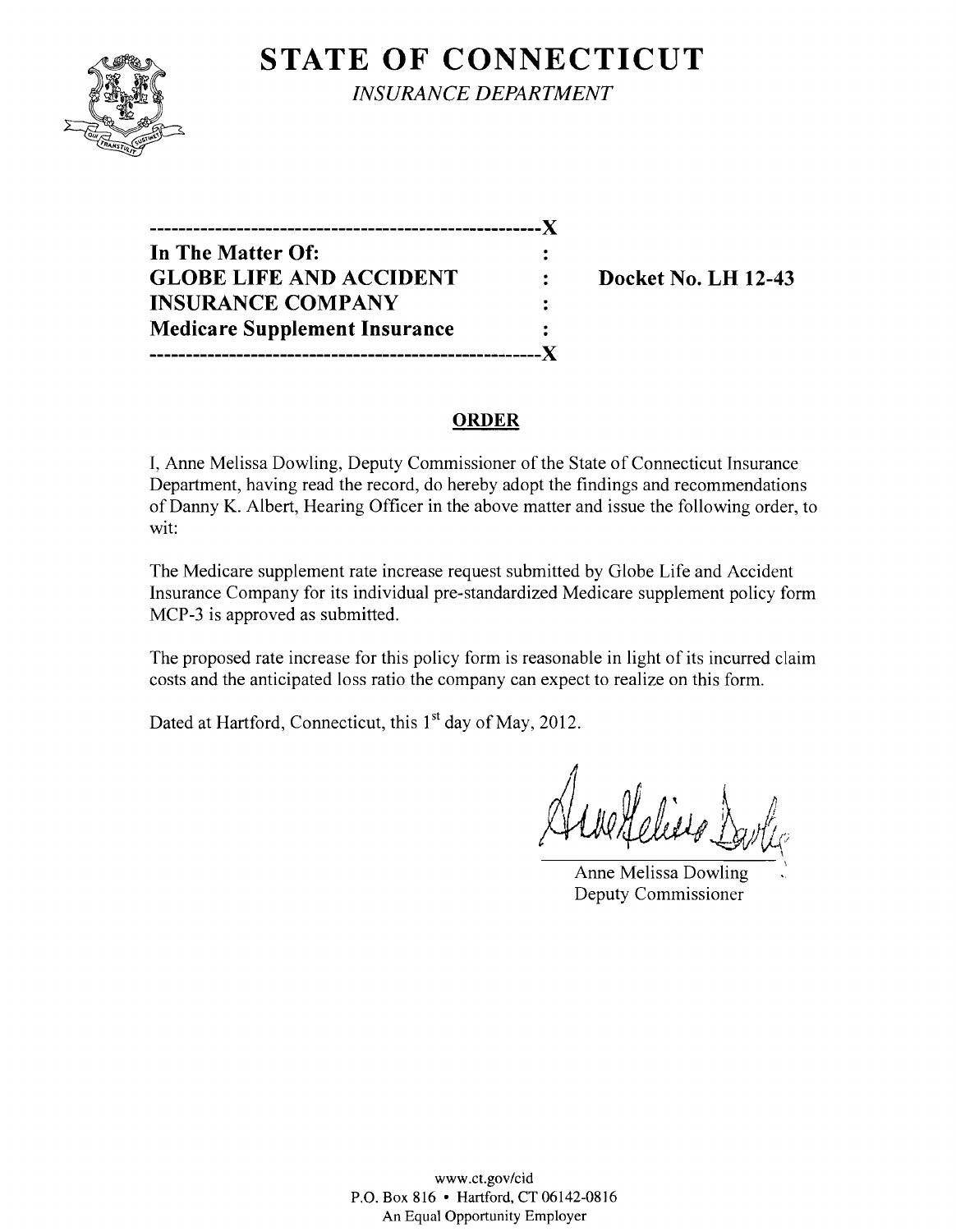# **STATE OF CONNECTICUT**

**INSURANCE DEPARTMENT** 

**In The Matter Of: GLOBE LIFE AND ACCIDENT : Docket No. LH 12-43 INSURANCE COMPANY Medicare Supplement Insurance ------------------------------------------------------)(** 

## **PROPOSED FINAL DECISION**

 $\ddot{\cdot}$  $\mathbf{r}$ 

## 1. **INTRODUCTION**

The Insurance Commissioner of the State of Connecticut is empowered to review rates charged for individual and group Medicare supplement policies sold to any resident of this State who is eligible for Medicare. The source for this regulatory authority is contained in Chapter 700c and Section 38a-495a of the Connecticut General Statutes.

After due notice a hearing was held at the Insurance Department in Hartford on April 18, 2012 to consider whether or not the rate increase requested by Globe Life and Accident Insurance Company on its individual pre-standardized Medicare supplement business should be approved.

No members from the general public attended the hearing.

No representatives from Globe Life and Accident Insurance Company attended the hearing.

The hearing was conducted in accordance with the requirements of Section 38a-474, Connecticut General Statutes, the Uniform Administrative Procedures Act, Chapter 54 of the Connecticut General Statutes, and the Insurance Department Rules of Practice, Section 38a-8-1 et seq. of the Regulations of Connecticut State Agencies.

A Medicare supplement (or Medigap) policy is a private health insurance policy sold on an individual or group basis which provides benefits that are additional to the benefits provided by Medicare. For many years Medicare supplement policies have been highly regulated under both state and federal law to protect the interests of persons eligible for Medicare who depend on these policies to provide additional coverage for the costs of health care.

Effective December 1,2005, Connecticut amended its program of standardized Medicare supplement policies in accordance with Section 38a-496a of the Connecticut General Statutes, and Sections 38a-495a-1 through 38a-495a-21 of the Regulations of Connecticut Agencies. This program, which conforms to federal requirements, provides that all insurers offering Medicare supplement policies for sale in the state must offer the basic "core" package of benefits known as Plan A. Insurers may also offer anyone or more of eleven other plans (Plans B through L).

> www.ct.gov/cid P.O. Box 816 • Hartford, CT 06142-0816 An Equal Opportunity Employer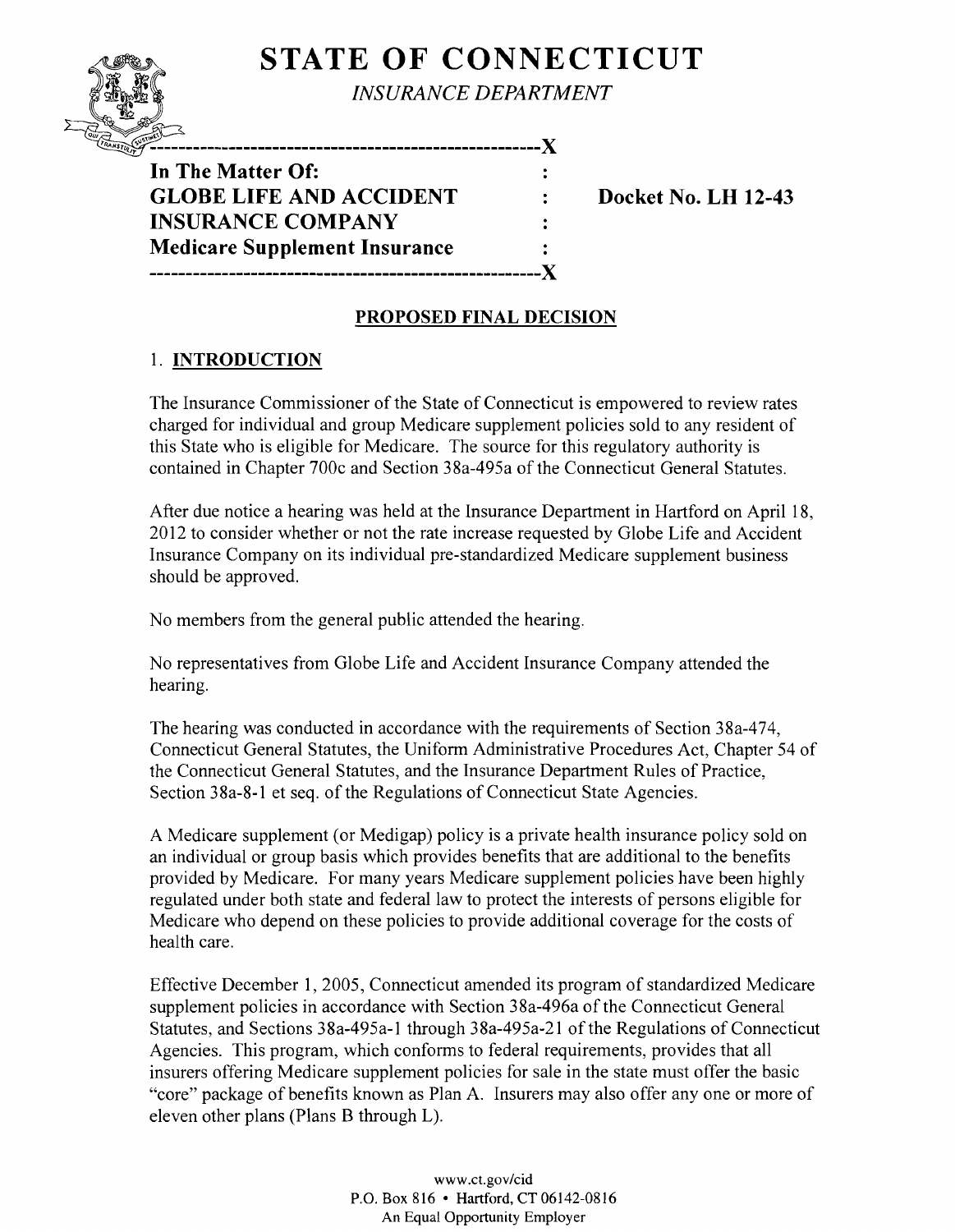Effective January 1,2006, in accordance with Section 38a-495c of the Connecticut General Statutes (as amended by Public Act 05-20) premiums for all Medicare supplement policies in the state must use community rating. Rates for Plans A through L must be computed without regard to age, gender, previous claims history or the medical condition of any person covered by a Medicare supplement policy or certificate.

The statute provides that coverage under Plan A through L may not be denied on the basis of age, gender, previous claims history or the medical condition of any covered person. Insurers may exclude benefits for losses incurred within six months from the effective date of coverage based on a pre-existing condition.

Effective October 1, 1998, carriers that offer Plan B or Plan C must make these plans as well as Plan A, available to all persons eligible for Medicare by reason of disability.

Insurers must also make the necessary arrangements to receive notice of all claims paid by Medicare for their insureds so that supplemental benefits can be computed and paid without requiring insureds to file claim forms for such benefits. This process of direct notice and automatic claims payment is commonly referred to as "piggybacking" or "crossover".

Sections 38a-495 and 38a-522 of the Connecticut General Statutes, and Section 38a-495a-10 of the Regulations of Connecticut Agencies, state that individual and group Medicare supplement policies must have anticipated loss ratios of 65% and 75%, respectively. Under Sections 38a-495-7 and 38a-495a-10 of the Regulations of Connecticut Agencies, filings for rate increases must demonstrate that actual and expected losses in relation to premiums meet these standards, and anticipated loss ratios for the entire future period for which the requested premiums are calculated to provide coverage must be expected to equal or exceed the appropriate loss ratio standard.

Section 38a-473 of the Connecticut General Statutes provides that no insurer may incorporate in its rates for Medicare supplement policies factors for expenses that exceed 150% of the average expense ratio for that insurer's entire written premium for all lines of health insurance for the previous calendar year.

### II. **FINDING OF FACT**

After reviewing the exhibits entered into the record of this proceeding, and utilizing the experience, technical competence and specialized knowledge of the Insurance Department, the undersigned makes the following findings of fact:

- 1. Globe Life and Accident Insurance Company has requested an 8% rate increase on form MCP-3, an individual pre-standardized Medicare supplement plan.
- 2. As of fourth quarter 2011, there were 4 policies in-force in Connecticut and 286 on a nationwide basis.
- 3. The proposed rates are expected to satisfy the Connecticut statutory loss ratio of 65% required of individual Medicare supplement forms.
- 4. Globe Life and Accident Insurance Company has conformed to subsection (e) of section 38a-495c, C.G.S. regarding the automatic claims processing requirement.